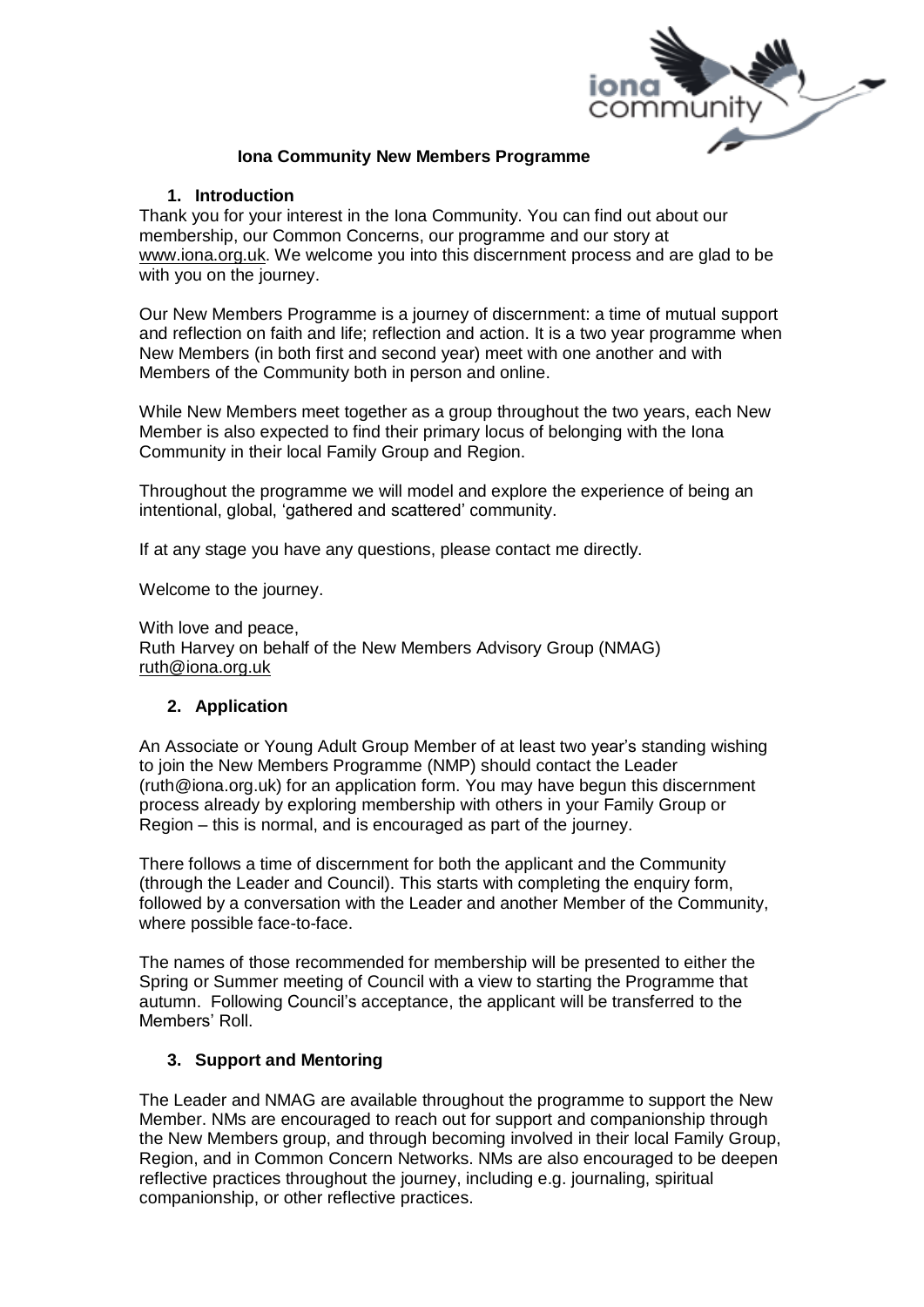A key element of support for New Members from the beginning of the programme is to identify (with the Leader's help if necessary) a Mentor from their Family Group or Region. It is the responsibility of the New Member to initiate this relationship.

A Mentor will be an Iona Community Member from their Family Group (or their Regional Group) who will undertake to 'mentor' them and reflect with them on practicing the Rule in daily life during their period on the Programme.

The Mentor should be available for regular support, encouragement and on-going discernment, and may accompany the New Member at their Hallowing.

# **4. Objectives of the New Members Programme**

### **The New Members Programme is intended to be an opportunity for NMs to**

- 1) get to know the other participants on the New Members Programme; forming a cohesive and mutually supportive group. This is part of 'the common task'.
- 2) share and learn about the Iona Community, the Rule of Life, the organisation, history and traditions of the Community;
- 3) engage in practical tasks for the common good;
- 4) gradually integrate into the life of the Iona Community both formally, through such things as Family Group and Regional meetings, plenaries, Common Concern Networks, and informally, through the building of relationships;
- 5) offer personal challenge and reflection through a local project or placement;
- 6) encourage corporate reflection on the [Purpose](https://iona.org.uk/about/our-vision-and-values/) and [Rule](https://iona.org.uk/about/our-community/our-rule/) of the Community,
- 7) celebrate our life and Christian faith together.

### **Through the programme, our hope is that:**

- 1) new members should not just hear about the common life, task and story, but that they should **experience** it within the programme, that is, that there should be consistency of form and content;
- 2) the programme should move forwards, or downwards, so as to **deepen** that experience and reflection;
- 3) the programme should be committed to moving **together.**

We realise that individual situations (including family commitments, work, voluntary commitments) may make it difficult for some New Members to attend all the Gatherings; we do our best to be sensitive and flexible, and sometimes a New Member will 'defer' for a year before starting Year 2.

### **5. Getting started**

From the start of the programme, New Members will receive all communications that Members receive. If they do not already meet in a Family Group, this will be arranged by the Leader. Like all Members, New Members are expected to attend:

- a. Family Group meetings, usually monthly;
- b. Regional gatherings
- c. Common Concern Networks (you can belong to as many as you like!)
- d. Plenary meetings of the Community: in the Autumn (at which New Members will be formally introduced and welcomed), the Glasgow Weekend/AGM in May/June, and Community Week (alternately on Iona/mainland UK or Europe).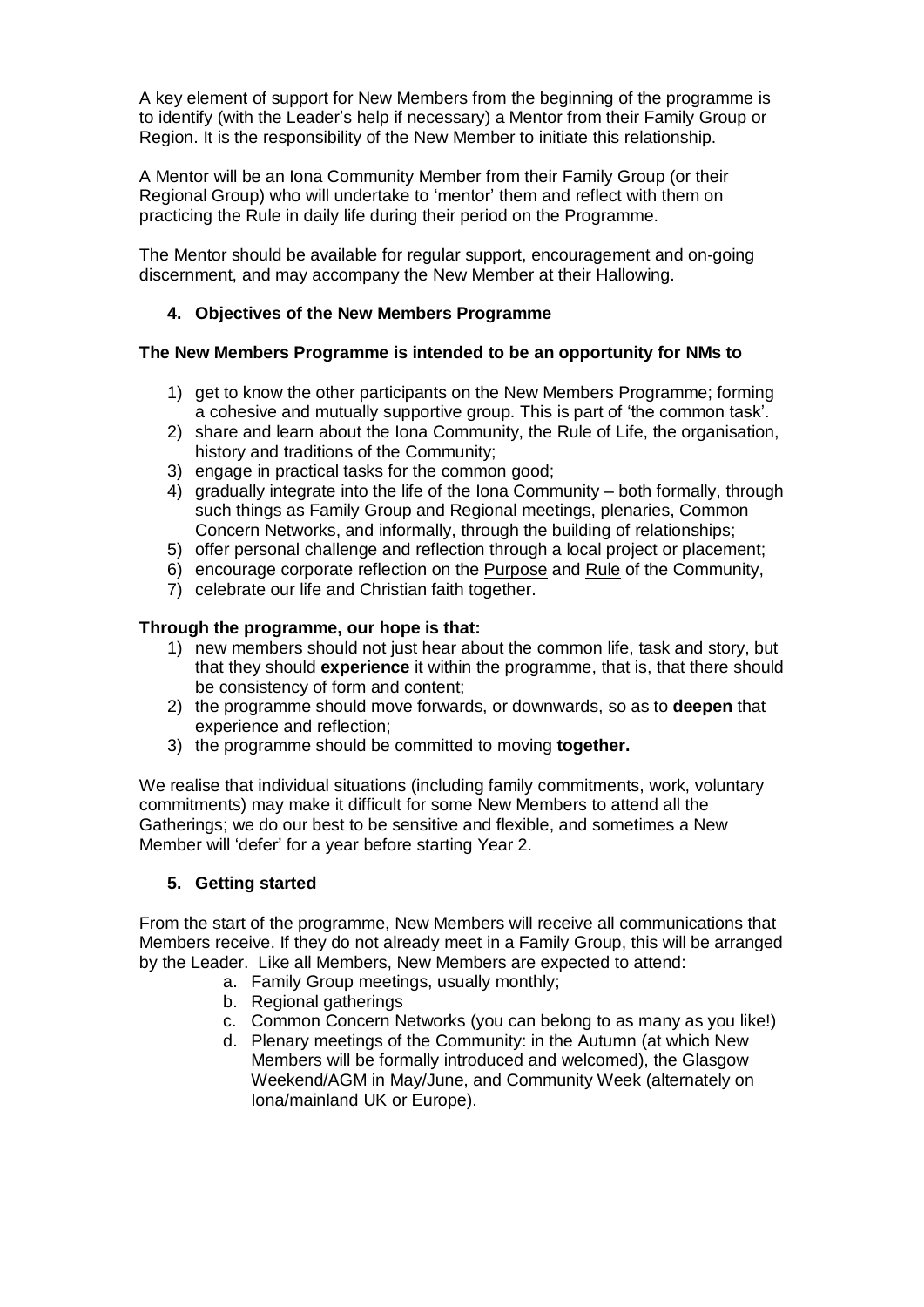### **6. Programme Outline**

The NMP will be led by a small group of Members, including the Leader. The Programme usually begins in the September of each year and lasts for two years; it is, in itself, a 'demanding common task'.

**Both years**, New Members are expected to:

- 1) attend the residential Summer Gathering usually a six day work week at Camas (you can bring children but would need to pay for them yourself);
- 2) attend the weekend residential Spring Gathering usually in the North of England in early March;
- 3) attend a weekend Gathering in Glasgow which will include the Community's AGM - usually held in late May/early June.
- 4) meet with their 'mentor';
- 5) undertake a local placement/project, perhaps with a Member of Community, relating to some aspect of the Community's concerns.
- 6) contribute to the cohesiveness of the group and group identity through social media or through any another other medium that is appropriate

During **Year Two** New Members are expected to:

- 1) participate as outlined above;
- 2) share about their project with other New Members during the Summer or Spring Gathering;
- 3) meet individually with the Leader during the Spring Gathering to account for their participation in the NMP as part of the discernment about going forward to being hallowed.

The Hallowing Service usually takes place at the Glasgow Weekend which includes the AGM. New Members are usually accompanied at the Hallowing service by their Mentor.

At all times throughout the Programme, New Members are encouraged to discuss any aspects of the Programme, or of the life and work of the Community, with their Mentor, with other members of their Family Group, and with the Leader.

If you find you can't manage all the Programme, that doesn't automatically exclude you from continuing … have a discussion with the Leader. In principle, we encourage New Members to attend at least 75% of each year's NMP, Family Group meetings and Plenaries. If appropriate, it is possible to put participation in the 2nd year 'on hold' for a year.

New Members become eligible for election to committees as they enter the second year of the New Members' Programme. You are not eligible to vote at Plenaries, whether at elections or on other business, until you have been hallowed into full membership; and you are not eligible for election to Council, or as convener or viceconvener of a committee, until the AGM after your hallowing.

Once you are hallowed as a Full Member, you will continue to take part in the annual accounting and 'with us' process, each Spring, discerning whether or not to recommit to membership for another year.

### **7. FINANCE**

**General** In Year One New Members continue to pay the Associate Member's donation, until accounting to Family Groups through the 'With Us' process in the April after starting the NMP. Thereafter, New Members are expected to play a full part in